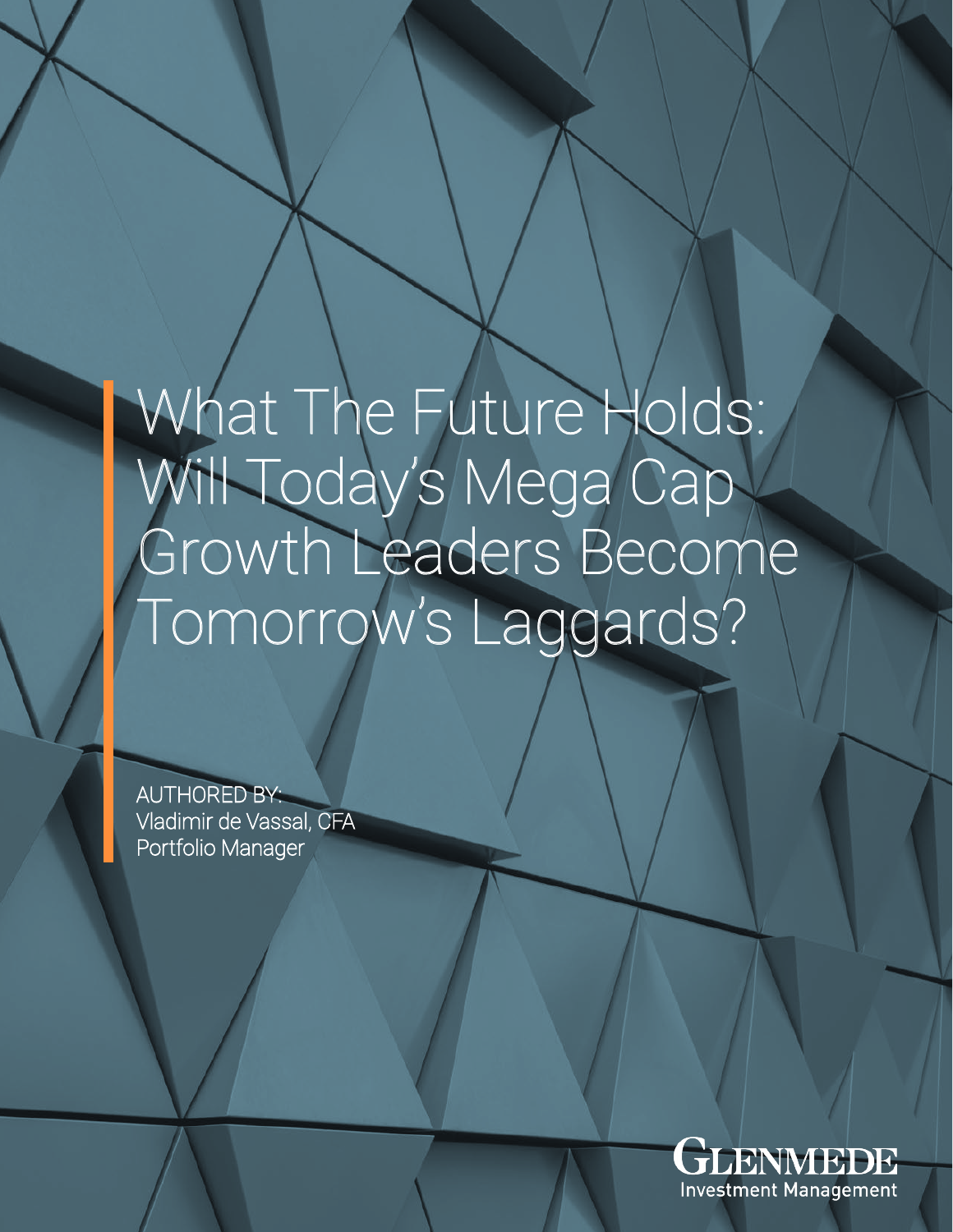## **SUMMARY**

The rapid equity market rebound following the historic drawdown in March 2020 has been anything but expected. Investors have continued to support mega-cap growth stocks which appear to be significantly overvalued by a number of different measures. Investor preference for these largest cap companies continues a momentum cycle that has surged since 2018. Market activity has been driven by a combination of factors ranging from the interest in indexing to optimistic outlooks for technology and internetrelated stocks. With multiple indicators signaling significant risk based on historical trends, investors would be prudent to prepare for a market correction and shift to a more valuation-based assessment of the currently in-favor growth stocks. Our analysis reviews the ever-increasing market concentration and potential for a cyclical shift that would reduce the dominance of today's market leaders.<sup>1</sup>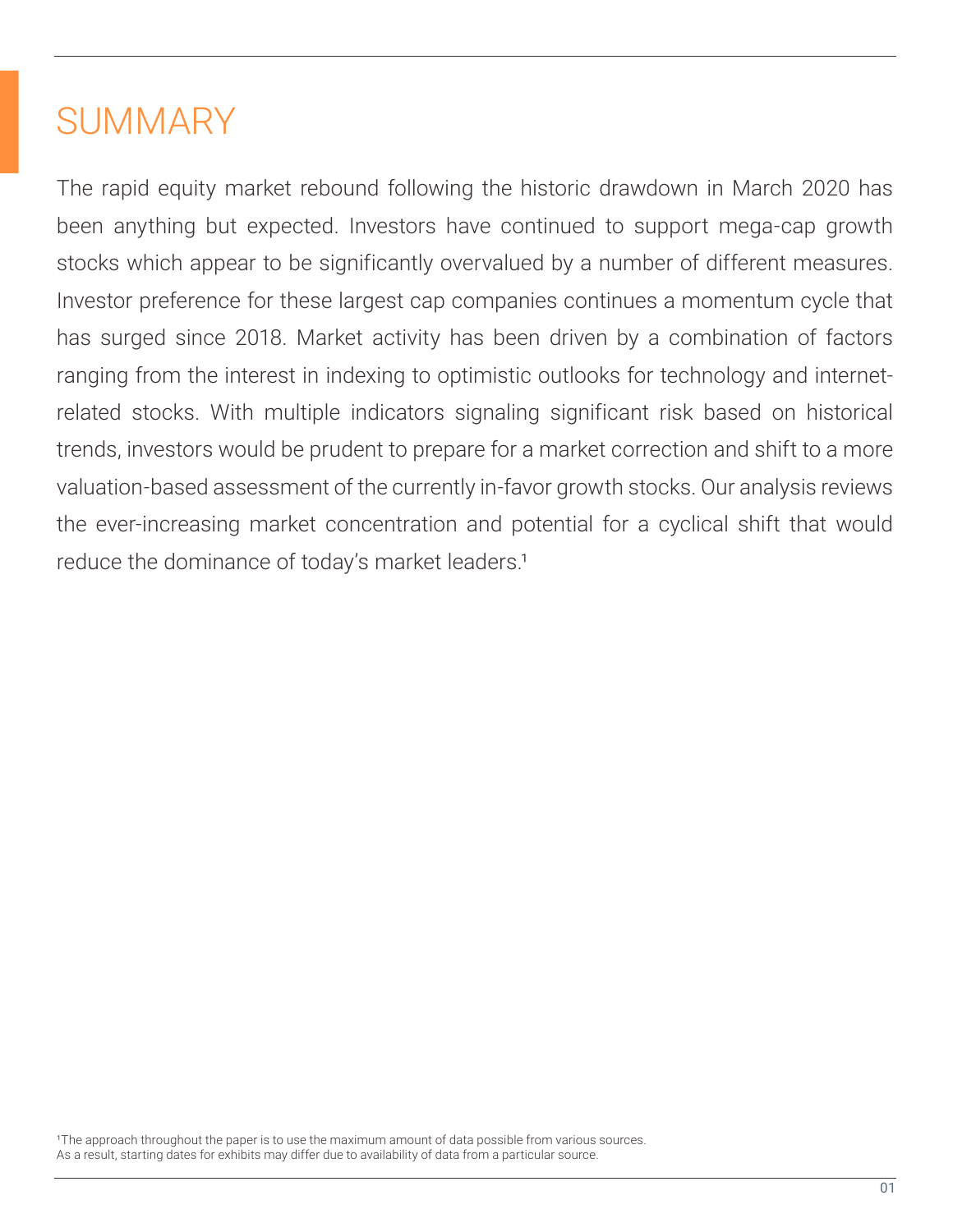## TODAY'S CONTEXT: A MARKET OF EXTREMES

Any assessment of market conditions must start with a clear view of current trends set in the context of historical patterns. Today, the most-followed equity indexes have become increasingly concentrated, with just a handful of companies driving performance. Technology and internet-related companies (including Amazon) now represent 38 percent of the S&P 500 index, as shown in Exhibit 1, which charts the weights of these stocks (as illustrated by the orange line), as they were tracked before the GICS reclassification in 2018.





Sources: Glenmede Investment Management LP and Fact Set As of 9/30/2020 *Past performance is not indicative of future results.*

The concentration shown in Exhibit 1 is more pronounced than the similar pattern experienced in late 1999 and early 2000, when a set of the largest companies had driven up indexes ahead of a decline that began in March 2000 through 2002.

In fact, since 2018, just five companies in this concentrated environment have accounted for approximately half of the performance for the S&P 500, Russell 1000 and Russell 1000 Growth indexes, as shown in Exhibit 2.

#### EXHIBIT 2: Index Growth Drivers



■ Other ■ AAPL, MSFT, AMZN, GOOGs & FB

|                             | <b>Average Index Weight</b> |                        |                                  |                               |
|-----------------------------|-----------------------------|------------------------|----------------------------------|-------------------------------|
|                             | S&P<br>500                  | <b>Russell</b><br>1000 | <b>Russell</b><br>1000<br>Growth | <b>Total</b><br><b>Return</b> |
| Apple Inc.                  | 4.3                         | 4.0                    | 7.7                              | 184.0                         |
| Microsoft Corporation       | 4.2                         | 3.7                    | 71                               | 155.9                         |
| Amazon.com, Inc.            | 3.2                         | 2.9                    | 5.6                              | 169.2                         |
| Alphabet Inc. Class A       | 1.5                         | 1.4                    | 2.6                              | 39.1                          |
| Alphabet Inc. Class C       | 1.5                         | 1.4                    | 2.6                              | 40.4                          |
| Facebook                    | 1.8                         | 1.7                    | 3.2                              | 48.4                          |
| Avg Benchmark Weight (%)    | 16.6                        | 15.0                   | 28.7                             |                               |
| Weighted Average Return (%) | 132.7                       | 133.1                  | 133.3                            |                               |

Sources: Glenmede Investment Management LP and Fact Set As of 9/30/2020 *Past performance is not indicative of future results.*

The runaway performance of a handful of growth stocks driving the indexes is in large part a result of the common index methodology of weighting stocks by market capitalization. The cap-weighted indexes constructed in this way have a price momentum bias. As a stock price climbs higher, the stock receives a greater weight in the index. Conversely, as a stock declines in value, its relative weight in the index becomes lower. Investors must be aware of the resulting concentration risk when constructing their portfolios.

With these growth stocks dominating, the market also has experienced extremes in the differences between equity style returns. Exhibit 3 shows the wide dispersion between growth and value styles. Total returns for stocks only in the Russell Top 200 Growth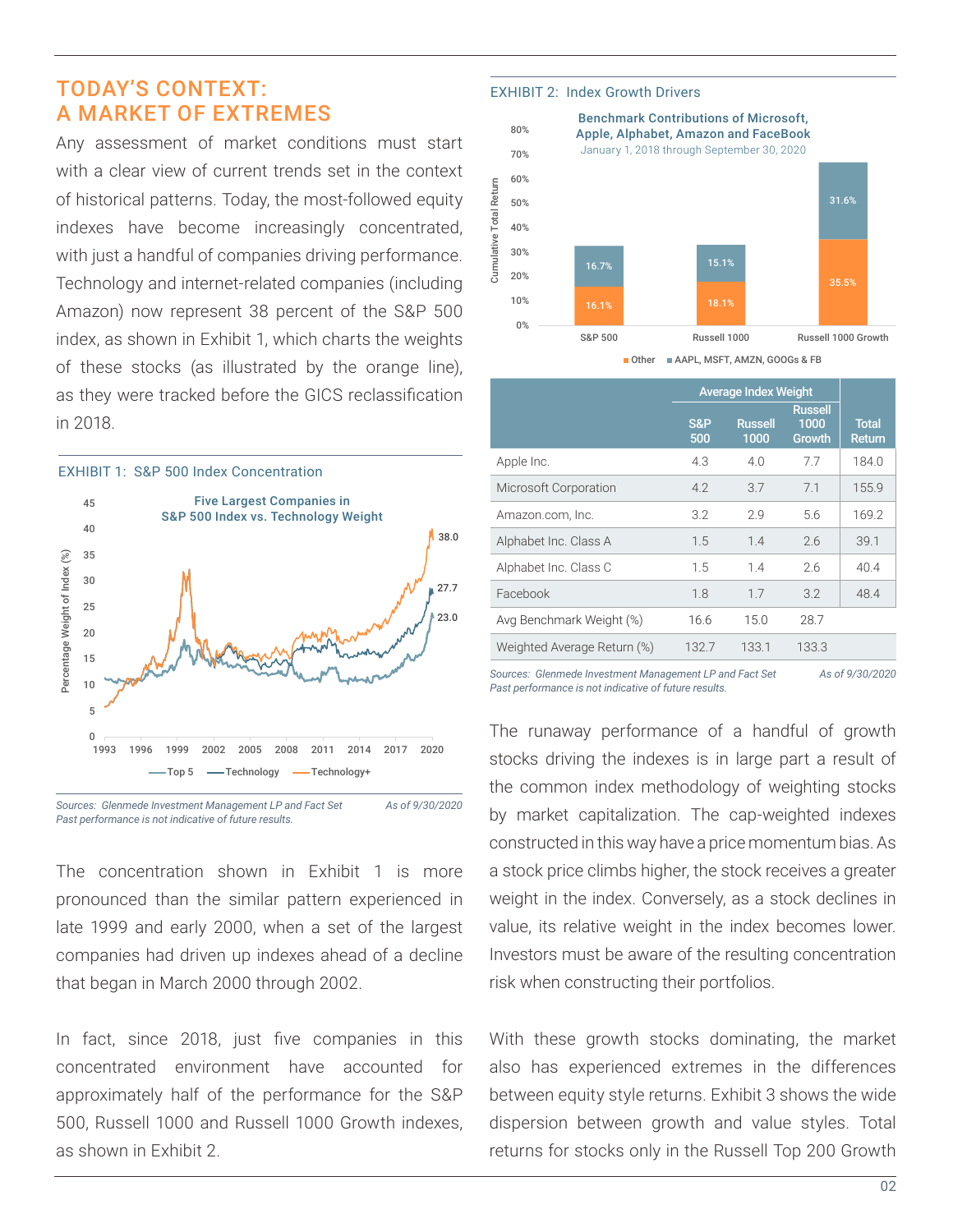Index exceeded those that were only in the Russell Top 200 Value Index by approximately 61 percent for the 12 months ending September 30, 2020. This outperformance was even higher than the nearly 34 percent gap between large growth and large value stocks in 1999 during the peak of the internet bubble.



#### EXHIBIT 3: Russell Style Performance²

Sources: Glenmede Investment Management LP and Fact Set As of 9/30/2020 *Indexes are used as proxies for particular market styles and are intended to be illustrative of performance of those styles over the indicated period. Not a recommendation of any particular securities. You cannot invest in an index. Past performance is not indicative of future results.*

Even among growth stocks of different sizes, there are significant gaps between performance results. Stocks only in the Russell Mid Cap Growth Index and Russell 2000 Growth Index both delivered healthy total returns of 32.8 percent and 18.1 percent, respectively. However, those results were far less than the performance for the large cap growth stocks. While this disparity may provide an opportunity for active managers, investors need to be prepared for the risk that this measure signals.

A number of drivers are behind the differences in return for the largest cap growth and value stocks. In particular, investor "herding" behavior has become pronounced. The price movements during the 9-month period ending September 30, 2020 of the MAGNA stocks (Microsoft, Apple, Alphabet, Netflix and Amazon) are highly correlated at about 0.7, which is significantly above the 0.4 correlation for the average stock within the S&P 500.

Additionally, the annual Russell reconfiguration in June 2020 has contributed to the market concentration risk. As a result of the changes, only 435 companies now make up the Russell 1000 Growth Index, the fewest in its history. Just 10 companies represent more than 45 percent of the index. The Russell 1000 Index also has become heavily skewed following the reset. Its 41 large cap growth companies currently represent approximately 4.1 percent of the constituents, but 29 percent of the index weight.

## WEAK FOUNDATIONS FOR TODAY'S VALUATIONS

The concentration and ever-increasing climb in mega-cap growth stock prices is not supported by rational valuation measures. Investors favoring these largest growth stocks must have extremely optimistic future expectations during the current health and economic crises. This ongoing trend should concern investors, especially those who have flocked to these equities recently.

A review of fundamentals for the five mega caps making up approximately 23 percent of the S&P 500 Index's total market value does not provide a basis for recent pricing. These five stocks represent about 5 percent of the employees, 8 percent of revenues, 14 percent of free cash flows and 19 percent of earnings, as shown in Exhibit 4.

*LG – Growth stocks in Russell Top 200 Growth Index ² LB – Stocks in Russell Top 200 Growth and Value Indexes LV – Value stocks in Russell Top 200 Value Index*

*MG – Growth stocks in Russell Mid Cap Growth Index MB – Stocks in Russell Mid Cap Growth and Value Indexes MV – Value stocks in Russell Mid Cap Value Index*

*SG – Growth stocks in Russell 2000 Growth Index*

- *SB Stocks in Russell 2000 Growth and Value Indexes*
- *SV Value stocks in Russell 2000 Value Index*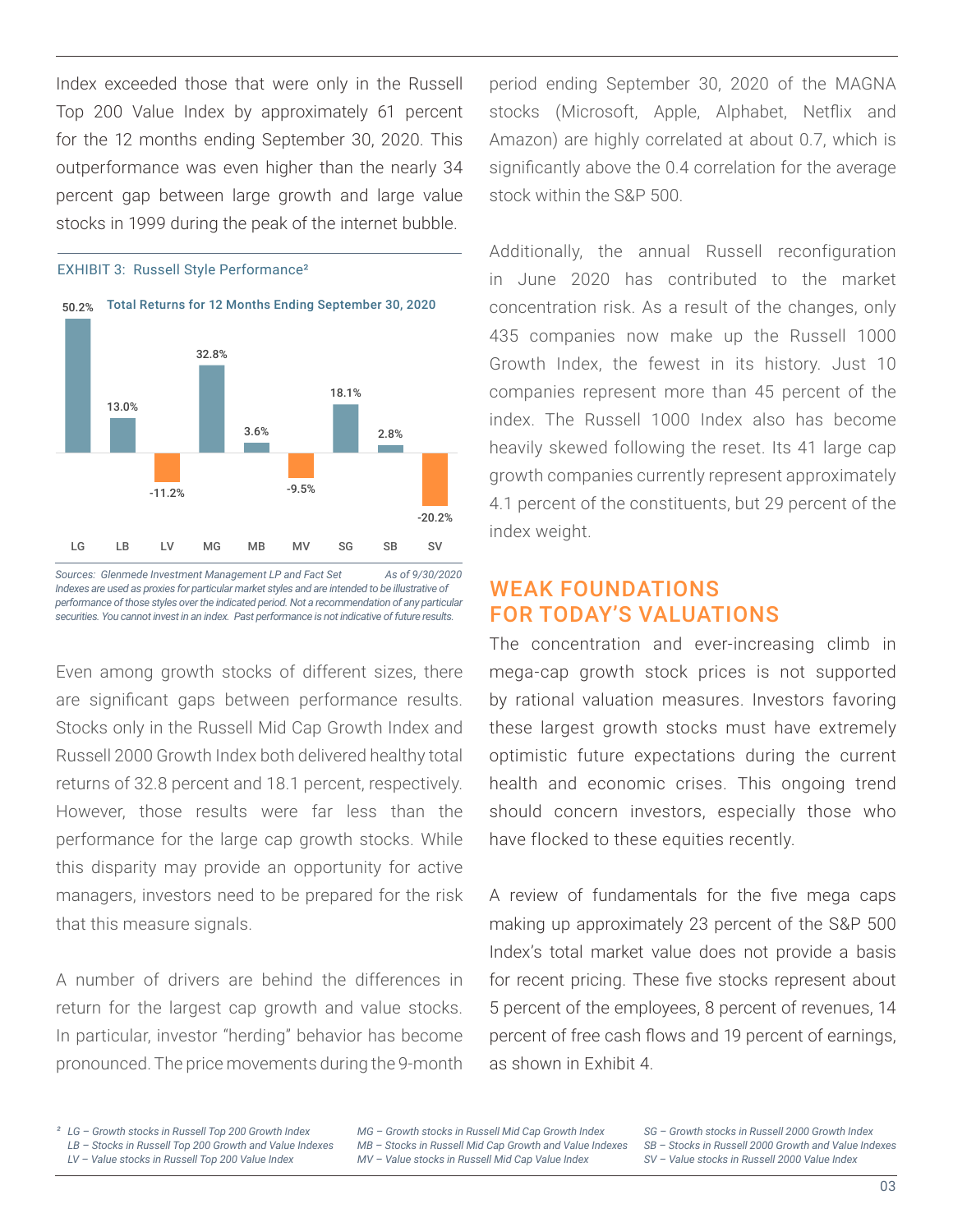#### EXHIBIT 4: Relative Fundamentals



*Sources: FactSet, S&P; Top 5 includes FB, AAPL, AMZN, MSFT, GOOG and GOOGL*  Past performance is not indicative of future results. As of 9/30/2020

The same is true for the valuation premium in the five largest stocks in the Russell 1000. This group of companies trades at a 48 percent premium relative to the index based on forward price/earnings ratios. The price/sales ratio of 7.5 for these stocks is about triple that same measure for the overall index.

Additionally, we see significant gaps in valuation measures when comparing equal- and cap-weighted constructions of the Russell 1000 Index. Exhibit 5 shows that as of September 30, 2020, the Russell 1000 Index was near its widest premium in the last 10 years relative to an equal-weighted set of stocks using valuation measures such as price/book, price/ sales, forward price/earnings and dividend yield. In fact, the index was at the 90th+ percentiles for four valuation measures looking back to 1993. This analysis provides insights into the inflated prices in the market cap-weighted indexes.

EXHIBIT 5: Valuation Premiums



*Sources: FactSet, S&P; Top 5 includes FB, AAPL, AMZN, MSFT, GOOG and GOOGL*  Past performance is not indicative of future results. As of 9/30/2020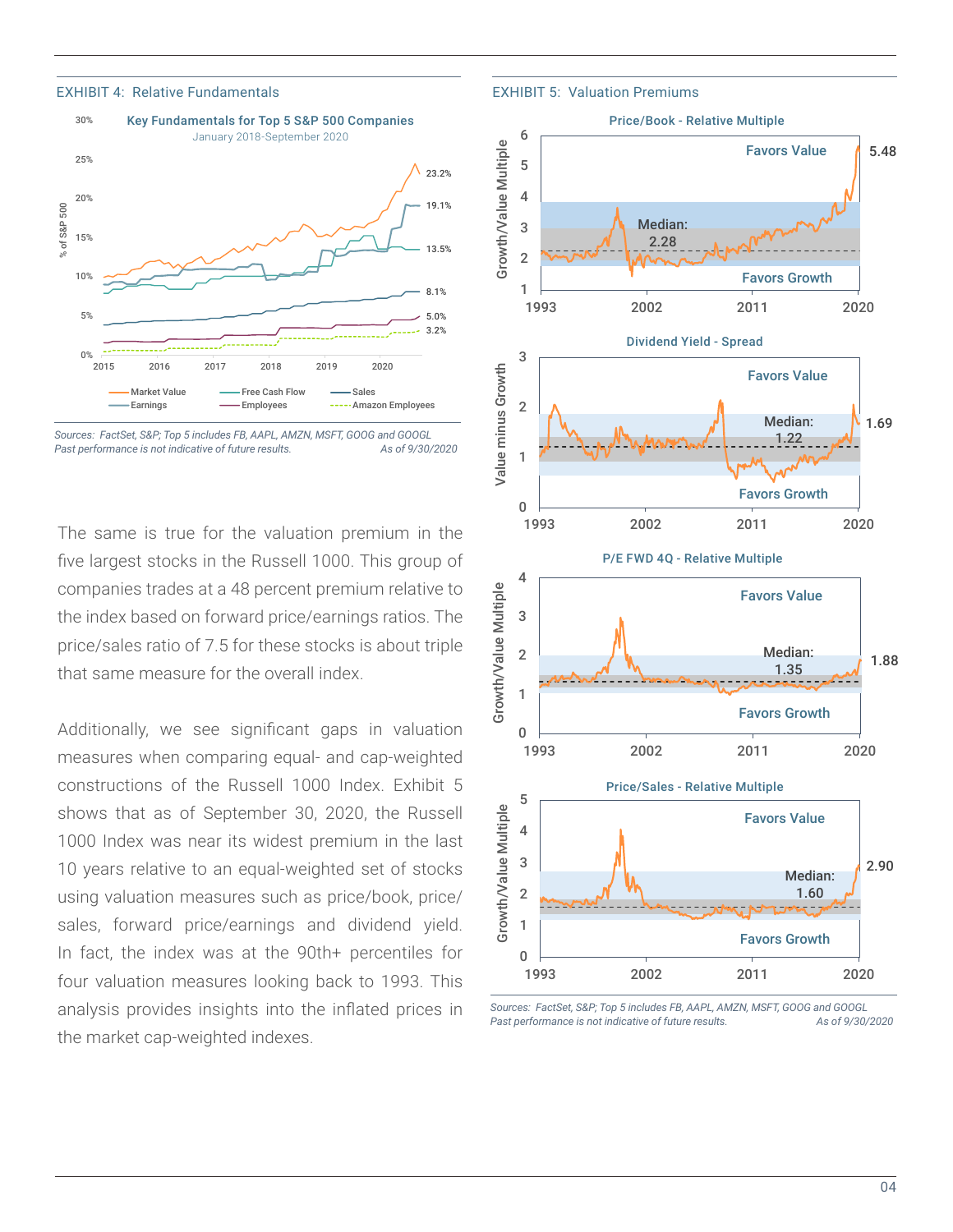## EQUITY STYLE PERFORMANCE IS CYCLICAL

As today's markets push to new extremes in many measures, a look back over historical data provides a reminder that cyclical patterns often emerge. The timing and scale of cyclical shifts are hard to predict, but investors should keep the market's mean reverting behavior top of mind.

The cyclical nature of equity markets is shown in Exhibit 6 which compares the performance of U.S. stocks on an equal-weighted basis since 1946. The chart in Exhibit 6 illustrates that value

stocks, as defined by high book/price ratios, have outperformed low price/book stocks in about 72 percent of rolling 12-month periods. The excess return in those periods has averaged 10.1 percent. In 12-month periods after low book/price stocks outperformed high book/price stocks by more than 15 percent, we see that high price/book stocks typically rebounded to lead performance in the next 12 months 81 percent of the time with an average spread of nearly 19 percent.



|                                            |                            | <b>Subsequent 12-Month Performance</b> |                       |                           |                       |                              |                       |
|--------------------------------------------|----------------------------|----------------------------------------|-----------------------|---------------------------|-----------------------|------------------------------|-----------------------|
| Relative B/P<br>Performance*<br>Prior 12-M | Frequency of<br>Occurrence | Book/Price - Top vs. Bottom Quintile   |                       | Book/Price - Top Quintile |                       | Book/Price - Bottom Ouintile |                       |
|                                            |                            | Average<br>Spread                      | Positive<br>Frequency | Average<br>Return         | Positive<br>Frequency | Average Return               | Positive<br>Frequency |
| All                                        | 897                        | 10.1%                                  | 72.1%                 | 20.7%                     | 77.4%                 | 10.6%                        | 70.1%                 |
| >15%                                       | 363                        | 12.3%                                  | 77.1%                 | 23.8%                     | 83.7%                 | 11.5%                        | 72.2%                 |
| $>0\%$                                     | 659                        | 10.6%                                  | 74.5%                 | 21.3%                     | 79.8%                 | 10.8%                        | 72.5%                 |
| $< 0\%$                                    | 238                        | 8.9%                                   | 65.5%                 | 19.1%                     | 70.6%                 | 10.2%                        | 63.4%                 |
| $< -15$                                    | 31                         | 19.0%                                  | 80.6%                 | 12.1%                     | 77.4%                 | $-6.8%$                      | 32.3%                 |

*\*Relative Book/Price Performance based on Top and Bottom Quintile Returns of stocks on NYSE, AMEX or NASDAQ (Book-to-market, equal weight) Data through 9/30/2020 Source: https://mba.tuck.dartmouth.edu/pages/faculty/ken.french/data\_library.html*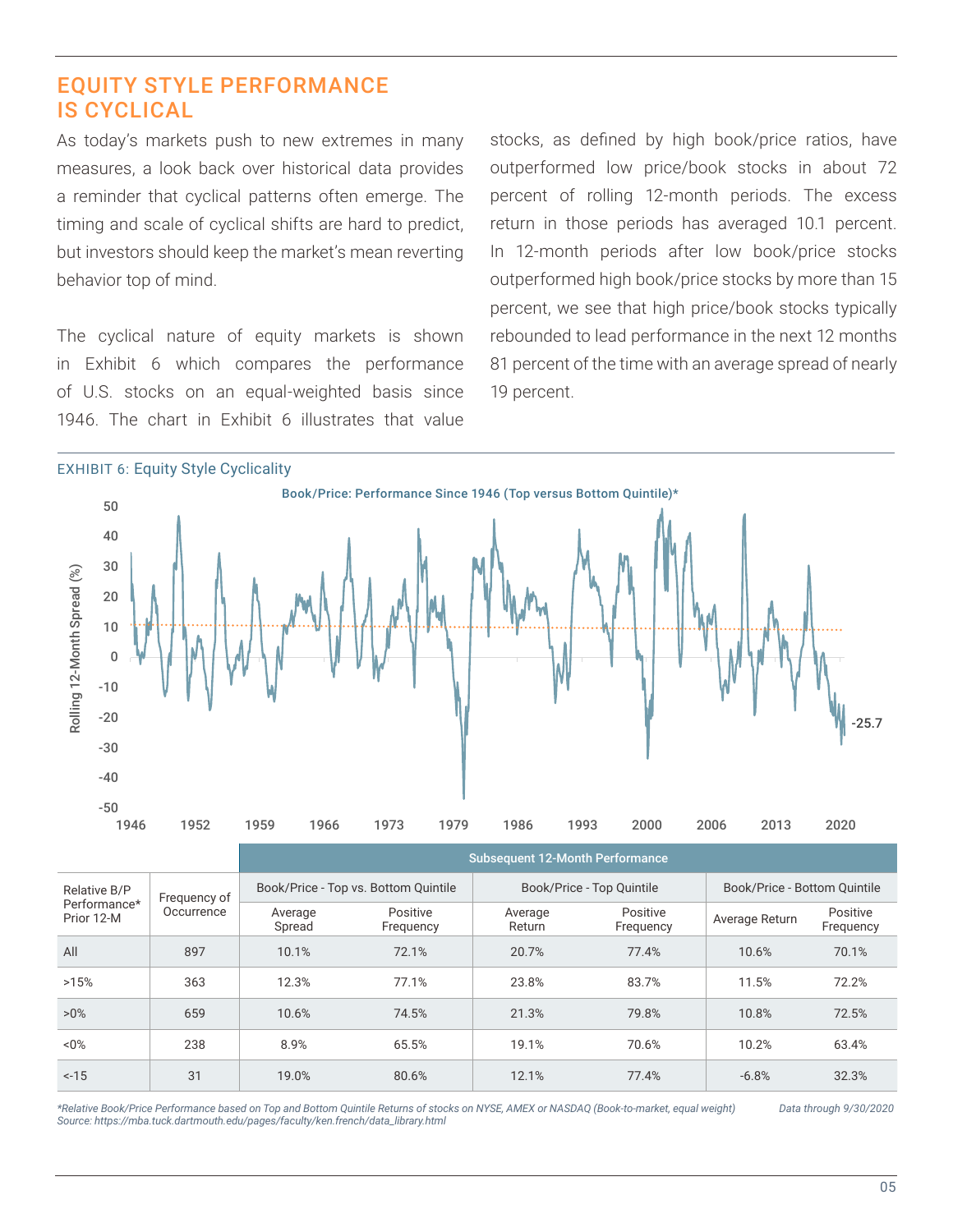On average, the duration of these value versus growth cycles is approximately four years. Exhibit 7 charts 19 equity-style cycles since 1946 based on rolling 12-month relative book/price performance of the top versus bottom quintiles. Value cycles in this analysis are defined as six or more consecutive months of outperformance followed by negative 12-month returns.

The average drawdown period for value stocks was about 27 months with an average 12-month

underperformance versus growth stocks of about 15 percent. After reaching a bottom, the average recovery period for value stocks was approximately 22 months with an average 12-month excess return of more than 30 percent relative to low book/price stocks. The most recent value drawdown period lasted approximately 40 months as shown by the orange line on the chart in Exhibit 7. Overall, value recovery periods have tended to be shorter and stronger than drawdown periods.

#### EXHIBIT 7: Value/Growth Cycles



*\*Relative Book/Price Performance based on Top versus Bottom 12-Month Quintile Returns of stocks on NYSE, AMEX or NASDAQ (Book to market, equal weight). Value cycles defined as six or more consecutive months of outperformance, followed by negative returns. Source: https://mba.tuck.dartmouth.edu/pages/faculty/ken.french/data\_library.html Data through 9/30/2020*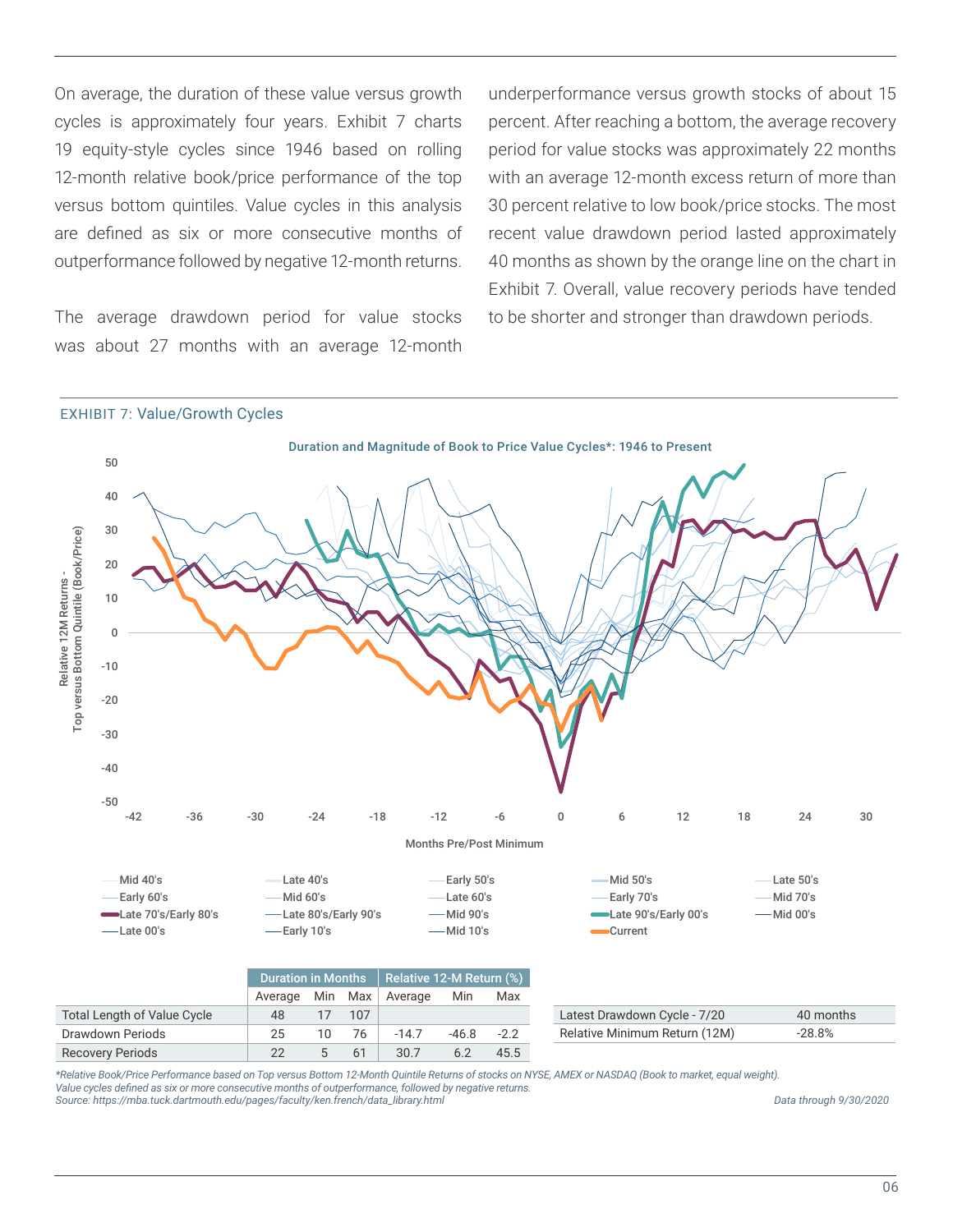A similar cyclicality emerges when examining historical data for the five largest constituents of the S&P 500. In February 2000, five stocks had a 65 percent average gain for the prior 12 months, but in a reversal of fortune, that same group of companies had an average decline of -28 percent during the subsequent 12 months.

While the focus today is mainly on technology stock movements, these trends are not just characteristic of just one sector. In the mid-2000s, financial sector stocks increased to more than 22 percent of the S&P 500 market capitalization. By year end 2008, the market capitalization of the financial sector fell to just 13 percent of the index.

This fluidity means that there is a continuous shifting of the stocks ranking in the top 10 constituents of the S&P 500. The annual turnover of the S&P 500's top 10 members has been approximately 18 percent versus 6 percent for the overall index since 1993.

Our current cycle may be reaching a peak based on an examination of the performance of average stock and the cap-weighted indexes. There is significant dispersion over rolling 12-month periods through market cycles, as illustrated in Exhibit 8. Equally weighted portfolio performance reached cyclical highs for the 12-month periods ending February 2001 and February 2010. More recently, results have been challenging, with the average stock underperforming the cap-weighted index by -12.7 percent over the 12 months ended September 30, 2020. This reversal has resulted in the widest gap for average stock performance since the 12 months ended March 1999.

EXHIBIT 8: Equal Versus Cap-Weighted Performance Cycles



*Sources: Glenmede Investment Management LP and FactSet As of 9/30/2020 (S&P 500 Index and S&P 500 Equal-weighted Index) Past performance is not indicative of future results.*

## LOOKING AHEAD

Market, economic and public health uncertainties have created a wide range of opinions about what the future holds for the markets as well as a questioning of traditional signals and measures for future asset allocation planning.

The fundamental question is whether the market's current mega cap growth leaders will continue to outperform other companies. It seems difficult to rationalize that the elevated earnings growth of these largest companies can continue in perpetuity and outpace others to justify their overweighting in the benchmark indexes. As analysis shows, few companies have consistently maintained their relative top ten ranking for an extended time period. In our view of historical performance, cyclicality has been real.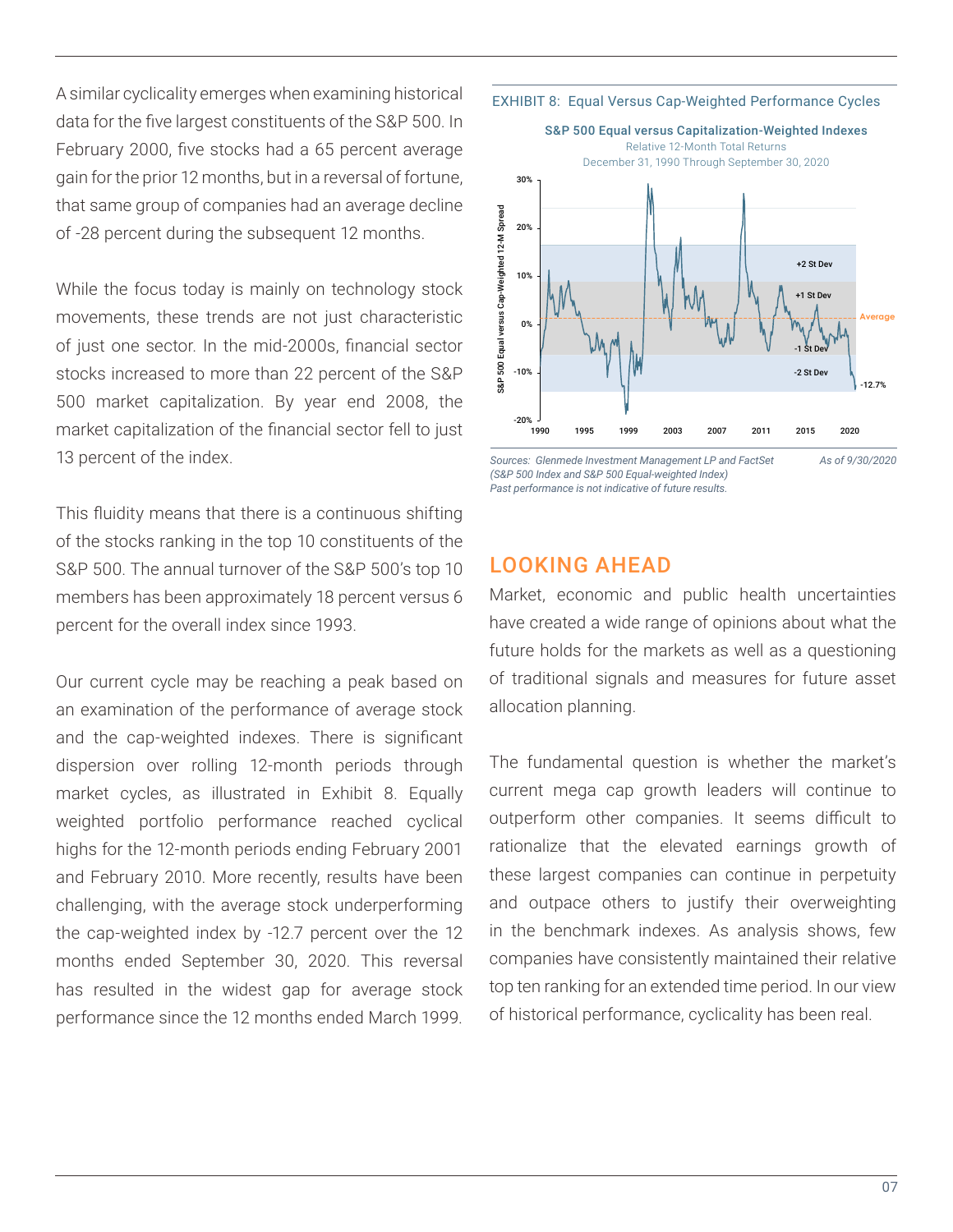Overall, we see that when data is analyzed through a longer-term lens, more consistent patterns emerge repeatedly that can be explained through a reliance on fundamentals and disciplined valuation. Active management strategies can help investors prepare for and take advantage of the opportunities presented over time by market cyclicality. In fact, a dollar invested at the start of 1958 in an equally-weighted portfolio would have grown to \$647 versus \$166 for the cap-

weighted S&P 500 Index. In our view, passively investing in market cap-weighted indexes subjects investors to significant risks.

By acknowledging the concentration risk in the markets, embracing fact-based valuations and employing portfolio optimization techniques, investors can appropriately position themselves with confidence for the longer term.

## ABOUT GLENMEDE INVESTMENT MANAGEMENT LP

Glenmede Investment Management LP ("GIM") is a boutique asset management firm offering actively managed equity, fixed-income and alternative strategies. The firm serves a global client base of institutions, consultants and advisors through tenured teams and consistent decision-making processes. GIM fulfills its commitment to clients by following core principles such as delivery of dynamic high-quality solutions, direct access to portfolio managers and transparency from investment philosophy through portfolio construction.

Headquartered in Philadelphia, GIM delivers investment strategies through separately managed accounts and mutual funds. For further information, please visit http://www.glenmedeim.com.

AUTHOR Vladimir de Vassal, CFA Portfolio Manager



*All data is as of 9/30/2020 unless otherwise noted. Opinions represent those of Glenmede Investment Management, LP (GIM) as of the date of this report and*  are for general informational purposes only. This document is intended for sophisticated, institutional investors only and is not intended to predict or guarantee *the future performance of any individual security, market sector or the markets generally. GIM's opinions may change at any time without notice to you.*

*Any opinions, expectations or projections expressed herein are based on information available at the time of publication and may change thereafter, and actual future developments or outcomes (including performance) may differ materially from any opinions, expectations or projections expressed herein due to various risks and uncertainties. Information obtained from third parties, including any source identified herein, is assumed to be reliable, but accuracy cannot be assured. This paper represents the view of its authors as of the date it was produced, and may change without notice. There can be no assurance that the same factors would result in the same decisions being made in the future. In addition, the views are not intended as a recommendation of any security, sector or product. Returns reported represent past performance and are not indicative of future results. Actual performance may be lower or higher than the performance set forth above. For institutional adviser use only, not intended to be shared with retail clients.*

*The S&P 500 Index is a broad based unmanaged index of 500 stocks, which is widely recognized as representative of the equity market in general. The Russell 1000 Index is an unmanaged, market-capitalization-weighted total return index comprised of the largest 1,000 companies in the Russell 3000 Index. This unmanaged index is a total return index with dividends reinvested. The Russell 1000 Growth Index is an un-managed, market-capitalization-weighted total return index comprised of securities in the Russell 1000 Index with greater than average growth orientation. This unmanaged index is a total return index with dividends reinvested. One cannot invest directly in an index.*